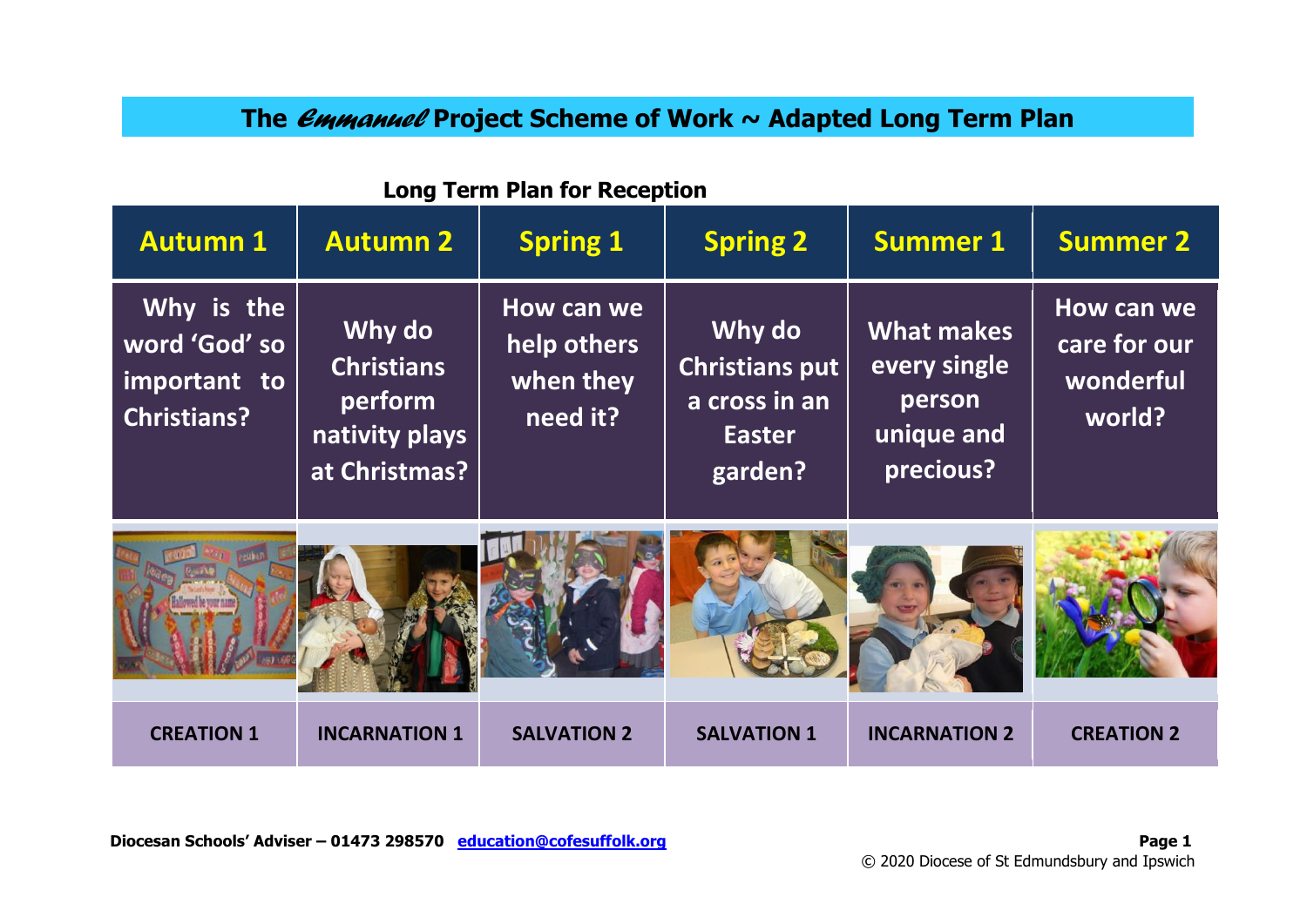| The <i>емманиев</i> Project —                          |                                                    |                                                                 |                                             |                                                          |                                                           |
|--------------------------------------------------------|----------------------------------------------------|-----------------------------------------------------------------|---------------------------------------------|----------------------------------------------------------|-----------------------------------------------------------|
| <b>Including an encounter</b><br>with                  | <b>Including an</b><br>encounter with              | <b>Including an encounter</b><br>with                           | <b>Including an</b><br>encounter with       | <b>Including an</b><br>encounter with                    | Including an encounter<br>with                            |
| <b>A Muslim</b><br>whispering Allah in<br>a baby's ear | A Muslim story:<br><b>Muhammad and</b><br>the Ants | A Sikh story: Har<br><b>Gobind and the</b><br><b>52 Princes</b> | A Buddhist story:<br><b>The Monkey King</b> | <b>Hindus celebrating</b><br>at<br><b>Raksha Bandhan</b> | Tu be Shevat: the<br><b>Jewish 'Birthday of</b><br>Trees' |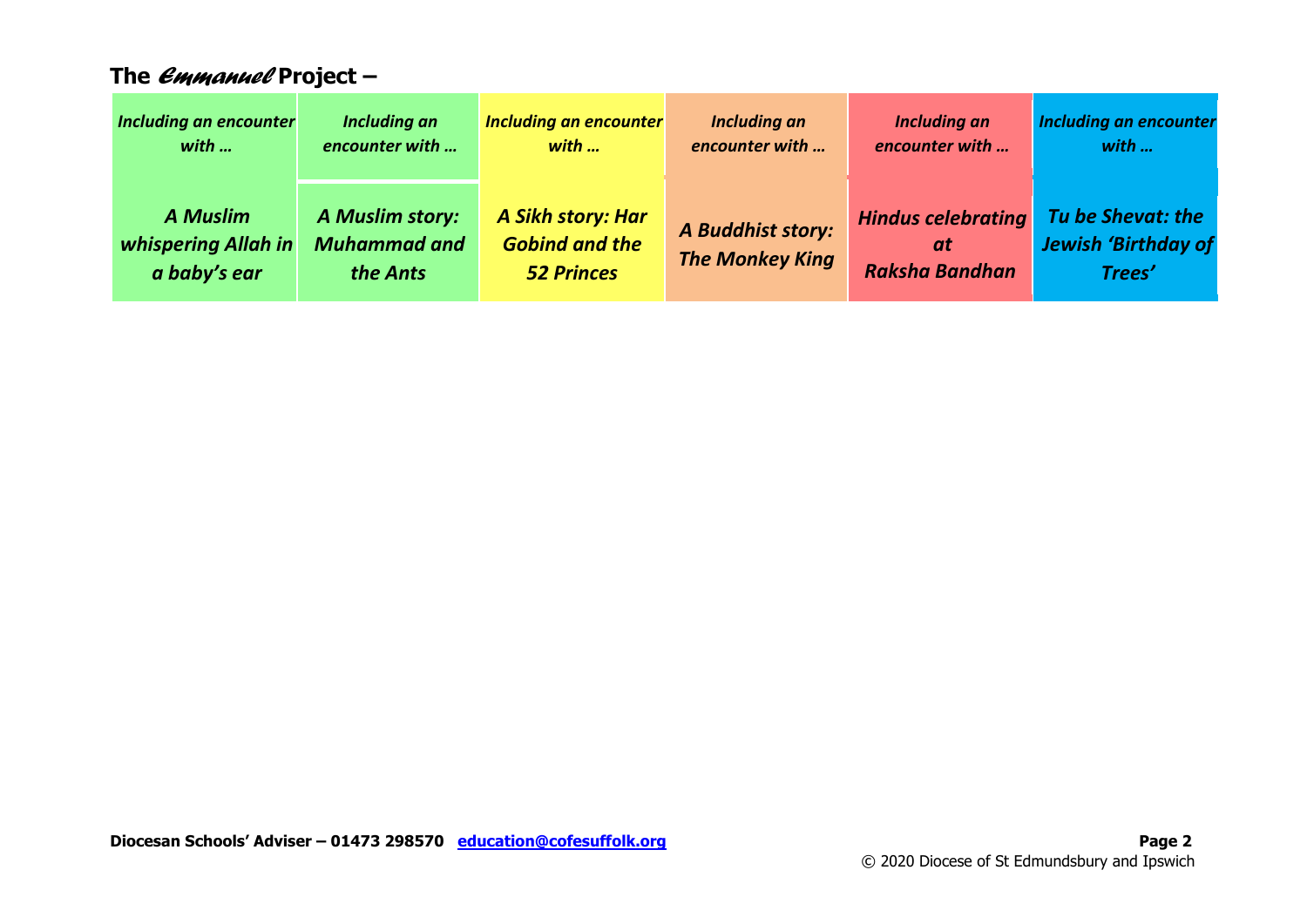## **Adapted Long Term Plan for Key Stage 1**

| <b>Autumn 1</b>                                                                                                                             | <b>Autumn 2</b>                                                                                                            | <b>Spring 1</b>                                                                                                                 | <b>Spring 2</b>                                                                                                           | <b>Summer 1</b>                                                                                                                                                         | <b>Summer 2</b>                                                                                                    |                  |
|---------------------------------------------------------------------------------------------------------------------------------------------|----------------------------------------------------------------------------------------------------------------------------|---------------------------------------------------------------------------------------------------------------------------------|---------------------------------------------------------------------------------------------------------------------------|-------------------------------------------------------------------------------------------------------------------------------------------------------------------------|--------------------------------------------------------------------------------------------------------------------|------------------|
| <b>Christianity</b><br>Baptism / church<br><b>Why is belonging</b><br>to God and the<br>church family<br>important to<br><b>Christians?</b> | <b>Judaism</b><br>Mitzvot /<br>tzedakah<br>Why is learning to<br>do good deeds so<br>important to<br><b>Jewish people?</b> | <b>Christianity</b><br>Parables / gospel<br><b>What did Jesus</b><br>teach about God in<br>his parables?                        | <b>Christianity</b><br>Prayer / worship<br><b>Why do Christians</b><br>pray to God and<br>worship him?                    | <b>Christianity</b><br>Emmanuel / Holy<br><b>Spirit</b><br><b>How does celebrating</b><br><b>Pentecost remind</b><br><b>Christians that God is</b><br>with them always? | <b>Judaism</b><br>Tefillah/ blessings<br><b>Why do Jewish</b><br>families say so many<br>prayers and<br>blessings? | Year<br>A        |
| <b>Autumn 1</b>                                                                                                                             | <b>Autumn 2</b>                                                                                                            | <b>Spring 1</b>                                                                                                                 | <b>Spring 2</b>                                                                                                           | <b>Summer 1</b>                                                                                                                                                         | <b>Summer 2</b>                                                                                                    |                  |
| <b>Judaism</b><br>Teshuvah / G-D<br><b>Why do Jewish</b><br>families talk about<br>repentance at New<br>Year?                               | <b>Christianity</b><br>Saviour / Jesus<br><b>Why was Jesus</b><br>given the name<br>'saviour'?                             | <b>Islam</b><br>Allah / mercy<br><b>How do some</b><br><b>Muslims show</b><br><b>Allah is</b><br>compassionate<br>and merciful? | <b>Christianity</b><br>Resurrection / joy<br>What are the best<br>symbols of Jesus'<br>death & resurrection<br>at Easter? | <b>Christianity</b><br>Disciple / faith<br><b>Why do Christians</b><br>trust Jesus and<br>follow him?                                                                   | <b>Judaism</b><br>Torah / rabbi<br><b>Why is the Torah</b><br>such a joy for the<br><b>Jewish community?</b>       | <b>Year</b><br>B |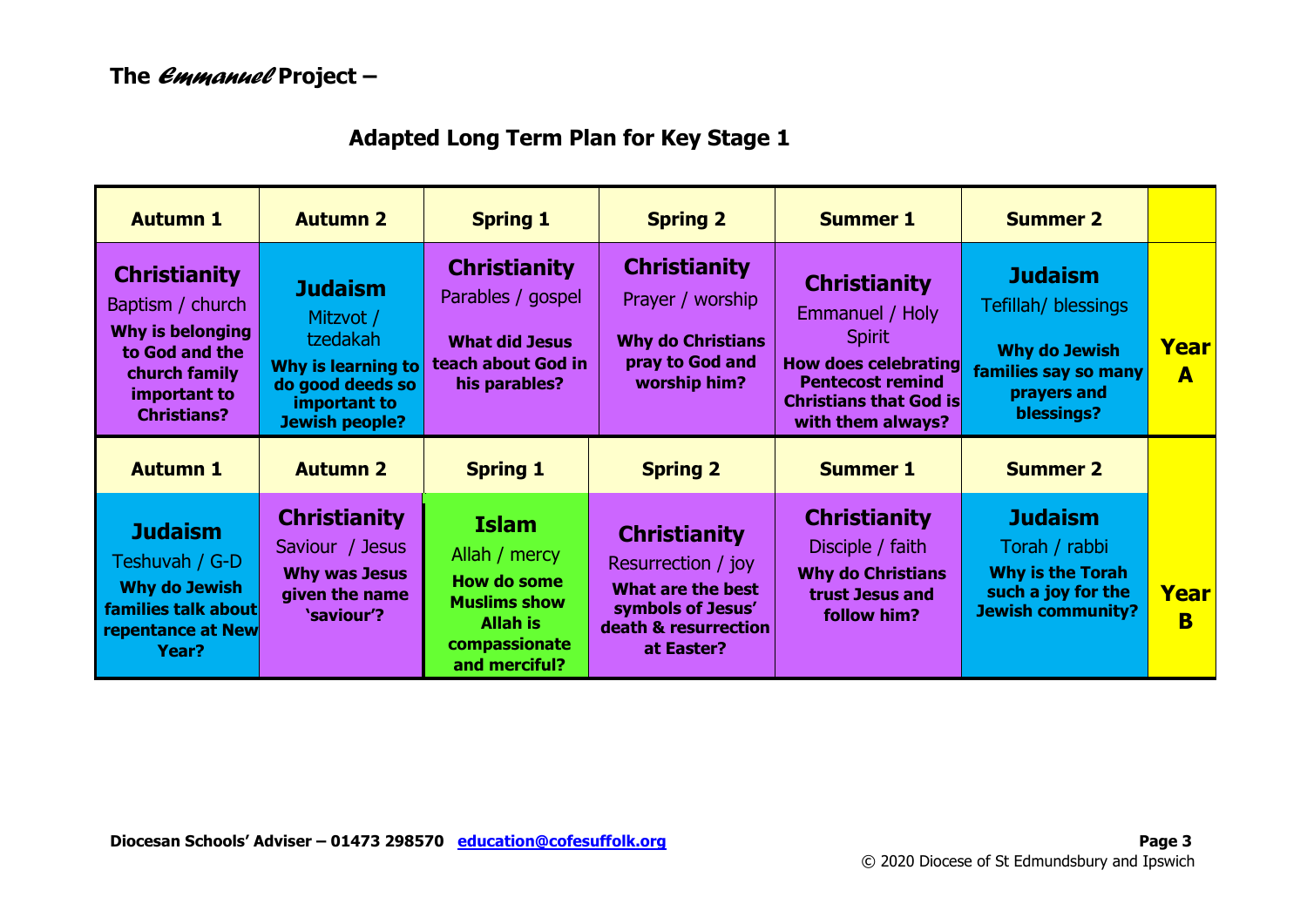#### **The** *Emmanuel* **Project –**

#### **Adapted Long Term Plan for Lower Key Stage 2**

| <b>Autumn 1</b>                                                                                                                      | <b>Autumn 2</b>                                                                                           | <b>Spring 1</b>                                                                                     | <b>Spring 2</b>                                                                                               | <b>Summer 1</b>                                                                                                | <b>Summer 2</b>                                                                                                    |           |
|--------------------------------------------------------------------------------------------------------------------------------------|-----------------------------------------------------------------------------------------------------------|-----------------------------------------------------------------------------------------------------|---------------------------------------------------------------------------------------------------------------|----------------------------------------------------------------------------------------------------------------|--------------------------------------------------------------------------------------------------------------------|-----------|
| <b>Christianity</b><br><b>How do Christians</b><br>show that<br><b>reconciliation with</b><br><b>God and others is</b><br>important? | <b>Islam</b><br><b>How does a</b><br><b>Muslim show their</b><br>submission and<br>obedience to<br>Allah? | <b>Sikhism</b><br><b>How does the</b><br>teaching of the<br>gurus move Sikhs<br>from dark to light? | <b>Christianity</b><br>Is the cross a symbol<br>of love, sacrifice or<br>commitment for<br><b>Christians?</b> | <b>Christianity</b><br>What difference did<br>Paul's conversion on<br>the Damascus road<br>make to Christians? | <b>Judaism</b><br><b>What symbols and</b><br>stories help Jewish<br>people remember<br>their covenant with<br>God? | Year<br>A |
| <b>Autumn 1</b>                                                                                                                      | <b>Autumn 2</b>                                                                                           | <b>Spring 1</b>                                                                                     | <b>Spring 2</b>                                                                                               | <b>Summer 1</b>                                                                                                | <b>Summer 2</b>                                                                                                    |           |
|                                                                                                                                      |                                                                                                           |                                                                                                     |                                                                                                               |                                                                                                                |                                                                                                                    |           |